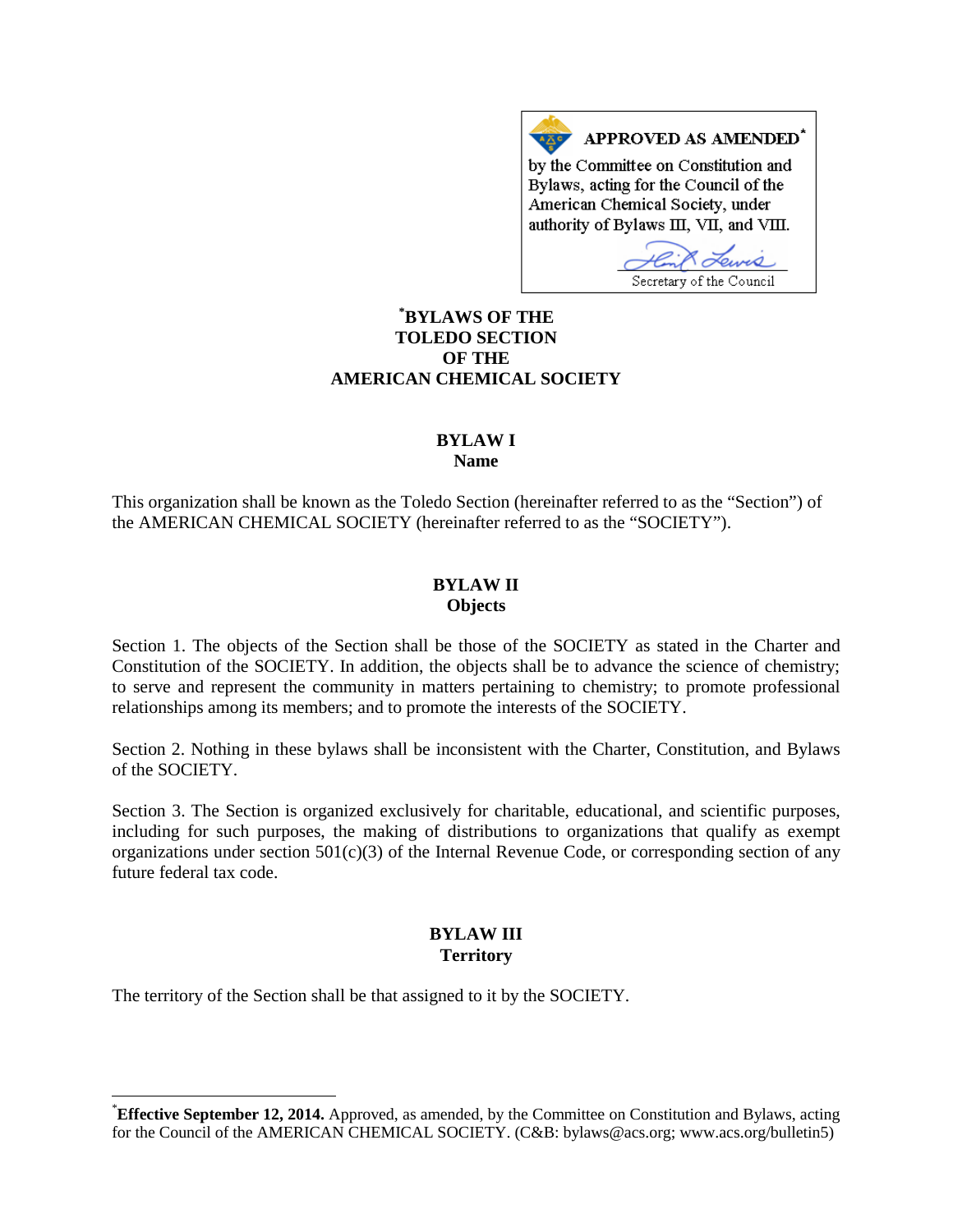### **BYLAW IV Members and Affiliates**

Section 1. The rolls of the Section shall include those members and Society Affiliates of the SOCIETY residing within the territory of the Section provided that any exceptions to this rule shall be made in conformity with the Constitution and Bylaws of the SOCIETY.

Section 2. The Section may have Local Section Affiliates as authorized in the Constitution and Bylaws of the SOCIETY. A Local Section Affiliate shall retain affiliate status only so long as payment is made of Local Section Affiliate dues of not less than two dollars (\$2.00) per annum.

Section 3. Members and affiliates shall have such rights and privileges as are accorded them by the Constitution and Bylaws of the SOCIETY.

Section 4. STUDENT MEMBERS may not serve as Councilors, Alternate Councilors, or Temporary Substitute Councilors. STUDENT MEMBERS may be appointed as committee chairs and may serve on the Executive Committee in a non-voting capacity.

Section 5. A Society Affiliate or a Local Section Affiliate may not vote for or hold an elective position or vote on Articles of Incorporation or bylaws of the Section. A Society Affiliate may not serve as a voting member of the Executive Committee; a Local Section Affiliate may not serve as a member of the Executive Committee. Society Affiliates may be appointed as committee chairs.

Section 6. Any person desiring to become a Local Section Affiliate shall make application in writing, which must be endorsed by two members of the Section. Upon approval of the Executive Committee and payment of dues, the applicant shall become a Local Section Affiliate.

### **BYLAW V Officers, Executive Committee, and Councilors**

Section 1. The officers of this Section shall be MEMBERS of the SOCIETY and the Section and shall consist of the Chair, Chair-Elect, Secretary, and Treasurer. The Secretary and Treasurer positions may be held by the same person.

Section 2. The Executive Committee shall be the governing body of the Section and as such, shall have full power to conduct, manage, and direct the business and affairs of the Section in accordance with the Constitution and Bylaws of the SOCIETY and these bylaws. The Executive Committee shall consist of the officers of the Section, the Immediate Past Chair, the Councilors, and the Alternate Councilors. Standing committee chairs may have a voice, but no vote at Executive Committee meetings. The Executive Committee shall meet a minimum of four times annually upon due notice either at the call of the Chair or upon request of a majority of its members. A quorum for an Executive Committee meeting shall consist of a majority of the members of the Committee.

Section 3. The duties of the officers shall be such as usually pertain to their offices, together with those required by these bylaws, by the Constitution and Bylaws of the SOCIETY, and such other duties as may be assigned to them from time to time by the Executive Committee.

a. The duties of the Chair shall be to preside at meetings of the Executive Committee, to carry into effect the decisions and recommendations of that Committee, to preside at business meetings of the Section, to appoint all committee chairs and committee members, , and to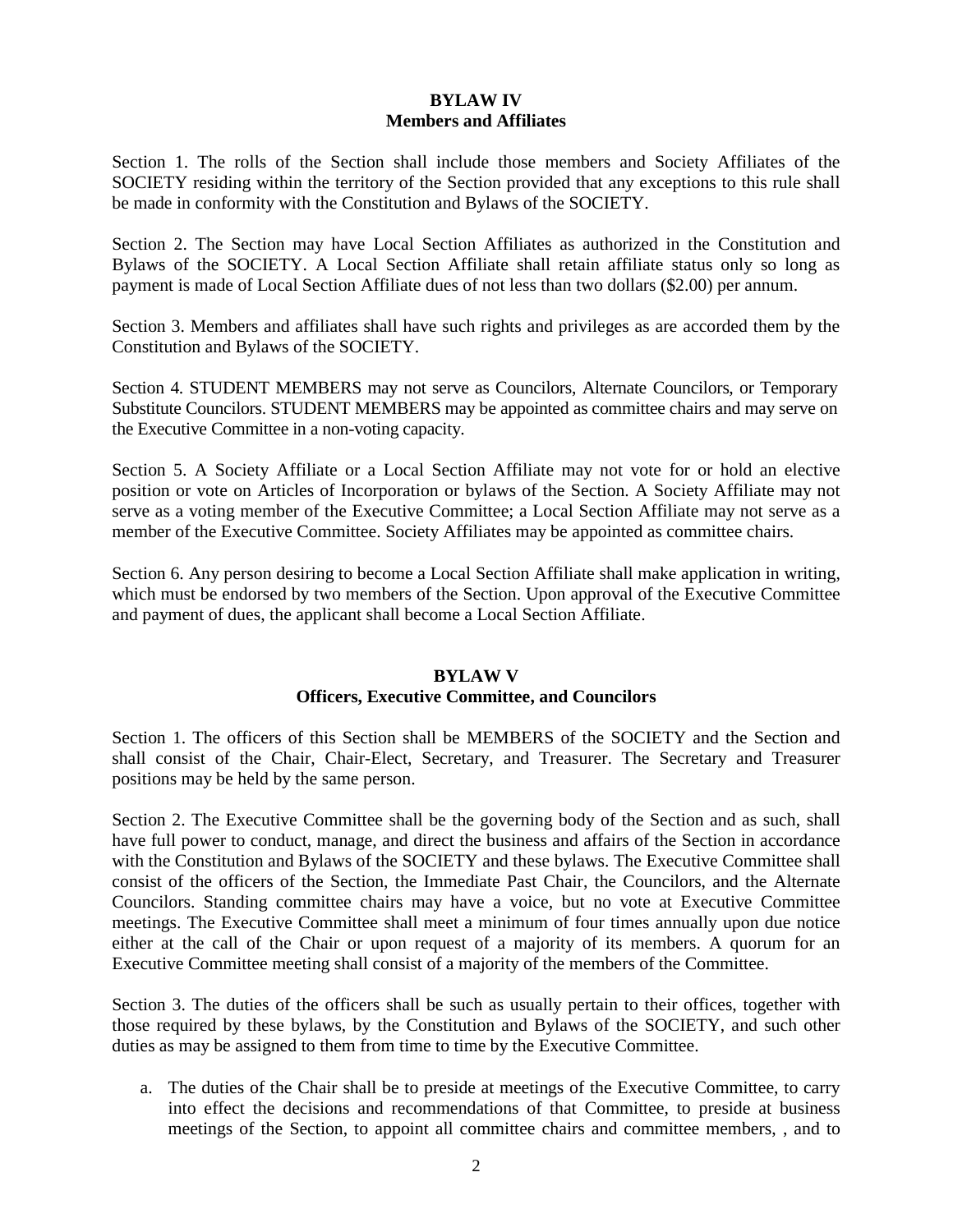carry out the duties required by the Constitution and Bylaws of the SOCIETY. The term of office for the Chair shall be one year. In the absence of the Chair, the duties of the office shall devolve upon the Chair-Elect. The Chair shall be an ex officio member of all committees.

- b. The Chair-Elect shall be responsible for the yearly program of the Section and shall assume the duties of the Chair in the latter's absence. The Chair-Elect shall be the ex officio chair of the Program/Long-Range Planning Committee. The term of office for the Chair-Elect shall be one year, after which time the Chair-Elect shall succeed to the Chair. To fill a vacancy, in the office of Chair during the term of office as Chair-Elect, the Chair-Elect shall serve as Chair pro tempore.
- c. The duties of the Secretary shall be to keep a record of the minutes of the meetings of the Section and of the Executive Committee, to maintain a list of members and affiliates, to send to members and affiliates such notices as the business of the Section may require, to distribute the election ballot, and to carry out the duties required by the Constitution and Bylaws of the SOCIETY and elsewhere in these bylaws. The term of office shall be for one year; reelection is permissible.
- d. The Treasurer shall have charge of the funds of the Section, keep an accurate record of all receipts and disbursements, receive dues, and make those disbursements approved by the Executive Committee. The Treasurer shall render an account of all transactions and of the financial condition of the Section to the Executive Committee at times set by the Committee, and shall submit such reports as are required by the Constitution and Bylaws of the SOCIETY. The term of office shall be for one year; reelection is permissible.

#### Section 4. Vacancies

- a. In the event of a vacancy in the office of Chair, the Chair-Elect shall assume the duties of Chair for the remainder of the term. In such case, the person moving into the position of Chair shall also hold that position during the normal year as Chair as part of the leadership transition.
- b. All other vacancies shall be filled by majority vote of the Executive Committee through interim appointment for the period up to the next annual election. At that time, the procedures for election as outlined in the bylaws of the Section shall be followed.
- c. An interim appointee to the vacated office of Chair-Elect shall not automatically succeed to the office of Chair. At the next election, both a Chair and a Chair-Elect shall be elected.

Section 5. Councilors, Alternate Councilors, and Temporary Substitute Councilors

- a. The Section shall have Councilors and Alternate Councilors as provided in the Constitution and Bylaws of the SOCIETY. The Section's Councilors and Alternate Councilors shall carry out those duties assigned to them by the Constitution and Bylaws of the SOCIETY.
- b. Councilors and Alternate Councilors shall be elected from the MEMBERS for three-year terms beginning January 1. Reelection is permissible. Councilors shall be elected in separate years, whenever possible, to provide for a rotation of terms in accordance with the Constitution of the SOCIETY.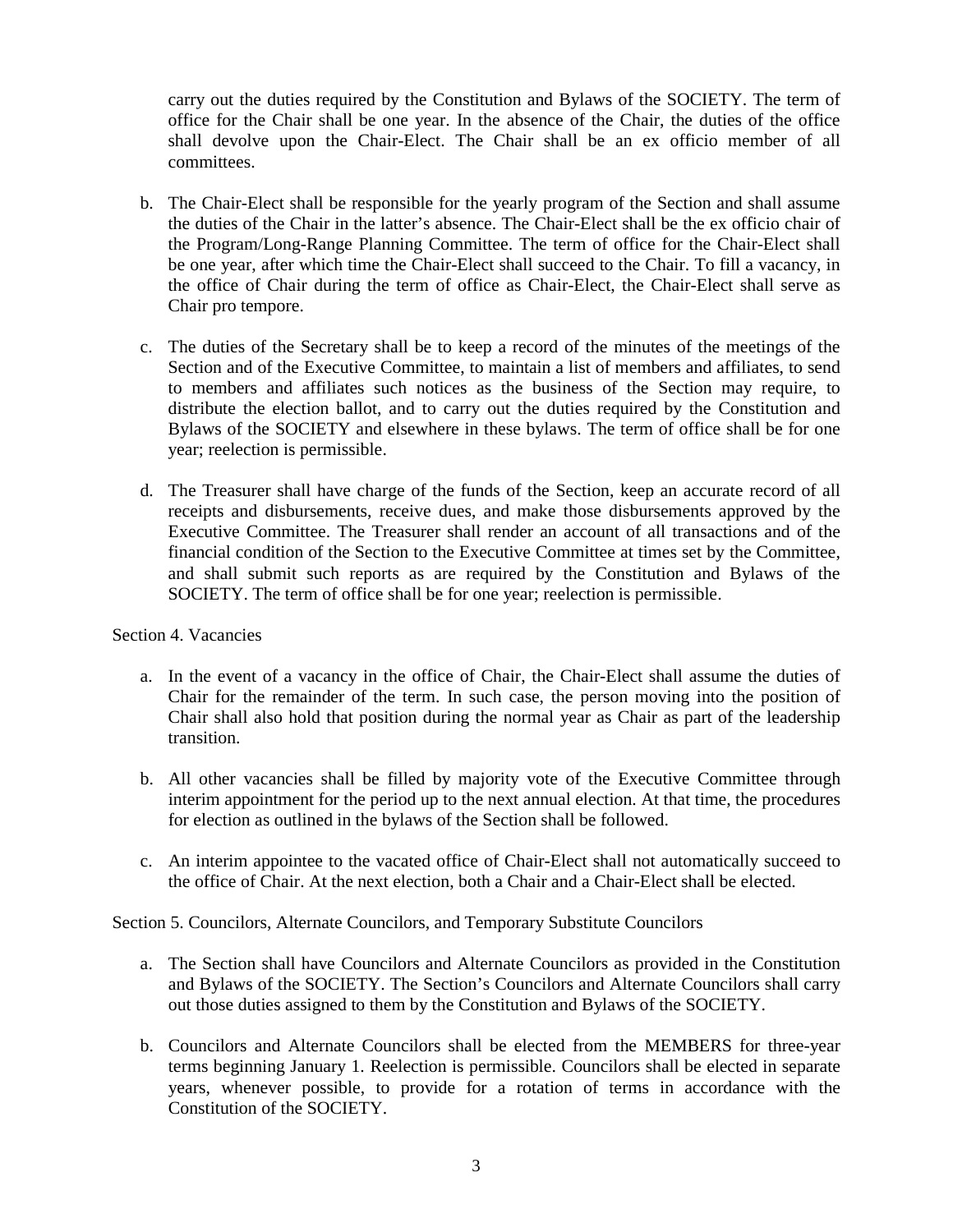- c. In the event that a Councilor is unable to attend a specified meeting of the Council of the SOCIETY, the Chair of the Section shall appoint one of the Alternate Councilors to serve as Councilor at the specified meeting. Such appointment of an Alternate Councilor shall be for only one meeting.
- d. If every Councilor and Alternate Councilor of the Section will be absent from a Council meeting, thus leaving the Section without representation at such meeting, the Executive Committee may designate one MEMBER of the Section as a Temporary Substitute Councilor in accordance with the Bylaws of the SOCIETY.
- e. The Executive Committee shall designate any Councilors to be disqualified under SOCIETY Bylaw provisions for reallocation of Councilors among the Local Sections.
- f. Any vacancy in the position of Councilor or Alternate Councilor shall be filled for the remainder of the unexpired term at the time of the next annual election. The vacancy may be filled until the next annual election by appointment by the Executive Committee.

### **BYLAW VI Manner of Election and Terms of Office**

Section 1. Elected officers of the Section shall serve for a term of one year beginning on January 1 or until their successors are elected. Officers, Councilors, and Alternate Councilors shall be elected by a ballot of those eligible to vote. The candidate receiving the largest number of votes for each office shall be declared elected. In the case of a tie vote, the Executive Committee, by ballot, shall elect from among the candidates who share the tie vote; the candidate receiving the largest number of votes shall be declared elected.

Section 2. The Chair shall appoint a Nominating Committee as described elsewhere in these bylaws.

Section 3. In September of each year, the Nominating Committee shall report to the membership its nominations for each office to be filled. Prior to October 15, any member of the Section may, in writing to the Secretary or from the floor at a meeting, nominate additional candidates for office, if the nomination is seconded by another member. Nominations so made shall be equally valid as those from the Nominating Committee. All candidates nominated shall have indicated willingness to serve if elected.

Section 4. The Secretary, or a designee appointed by the Chair if the Secretary is a candidate, shall prepare the election ballot. The candidates for each office shall be listed in an order to be selected by lot on a ballot to be distributed to each member of the Section by November 1. A paper ballot will be mailed to any member who requests it.

Section 5. The ballots shall be tabulated and validated not later than November 15. The candidate for each office receiving the largest number of votes shall be declared elected. In case of a tie vote, the Executive Committee, by ballot, shall elect from among the candidates who share the tie vote; the candidate receiving the largest number of votes shall be declared elected. The results of the election of officers, Councilor, and Alternate Councilor shall be tabulated by the Nominating Committee, or as designated by the Chair in agreement with the Executive Committee.

The results shall be announced by the Chair as soon as possible after the election or at the next meeting, post-election, and may also be published in the next issue of the Section's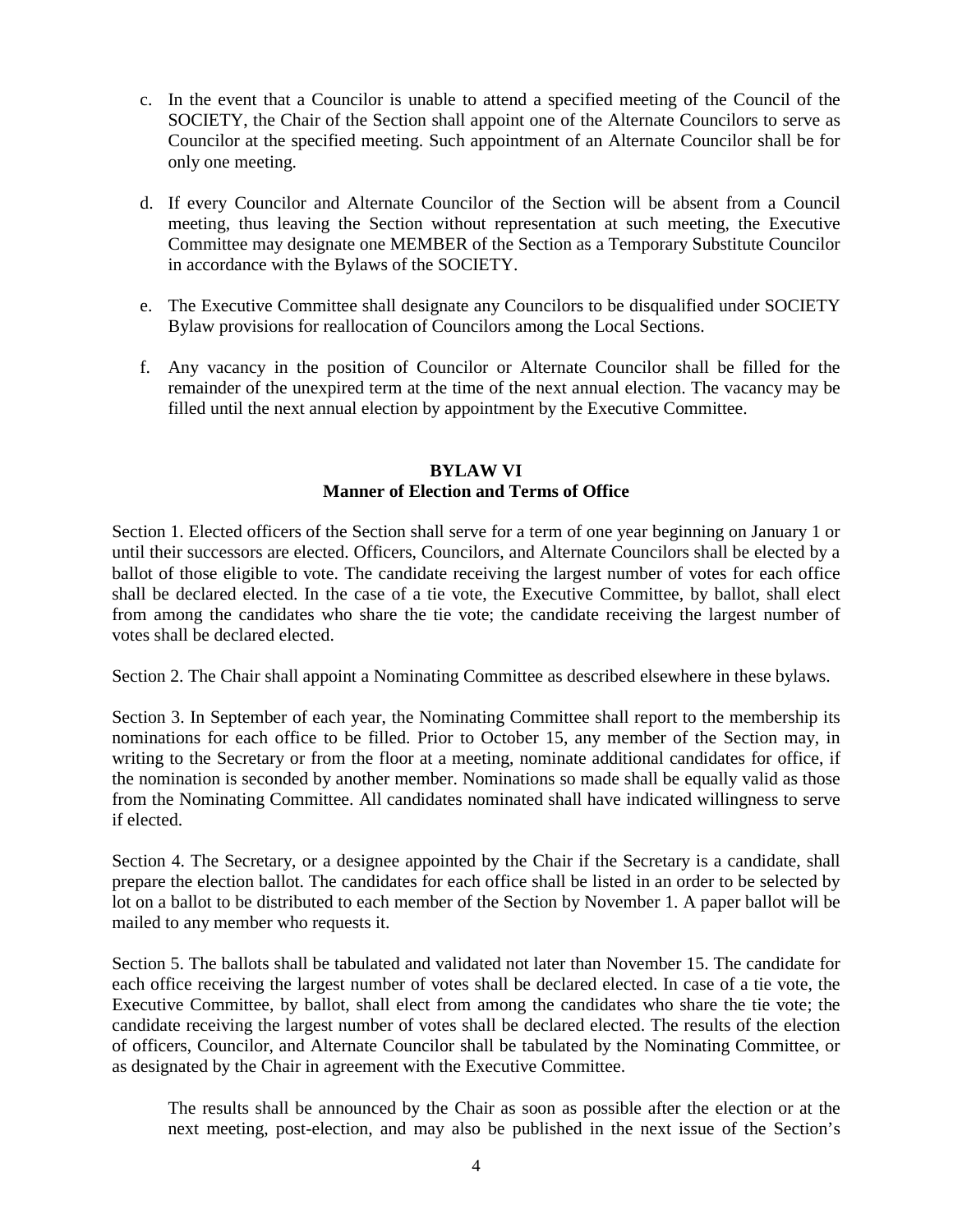newsletter and/or on the Section's website. The results shall also be certified to the Executive Director of the SOCIETY not later than December 1 in accordance with the Bylaws of the SOCIETY.

Section 6. In accordance with the SOCIETY's Bylaws, balloting procedures should ensure fair balloting that is open to all eligible members, protection against fraudulent balloting, and the timely reporting and archiving of balloting results.

#### **BYLAW VII Recall of Elected Officials**

Section 1. The elected officials of the Section (officers and elected Executive Committee members) are subject to recall for neglect of duties or conduct injurious to the SOCIETY. Recall procedures are not applicable to Councilors and Alternate Councilors.

Section 2. The recall of an official shall be initiated when a signed petition indicating in writing the specific charges and reasonable substantiating evidence, is submitted to the Chair from at least 15 voting members of the Section. In the event the Chair is the official in question, the Chair-Elect shall receive the petition and shall assume the duties of the Chair with respect to this issue until the issue is resolved.

Section 3. The Chair shall, without delay, determine that the petitioners are aware of the gravity of their actions and the procedures to be followed. The Chair shall seek an alternate resolution to the problem and a withdrawal of the petition at this time. In the absence of a resolution to this problem, the Chair shall notify the members of the Executive Committee and call a special business meeting within thirty days.

- a. The Executive Committee shall promptly continue the recall process or dismiss the petition as ill-founded or find an alternate resolution to the problem. The Chair shall promptly inform the petitioners and the official of the decision of the Executive Committee. If no contact with the official can be made after a reasonable effort, the Executive Committee may remove the official in question with a two-thirds (2/3) vote of the remaining members.
- b. If the proceedings continue:
	- (1) The Chair shall assign the duties of the official to another qualified MEMBER of the Section until the issue is resolved.
	- (2) The official shall be offered an opportunity to answer the allegations in the petition before the Executive Committee. A certified letter shall be sent to the last known address on the official SOCIETY membership roll. Upon notification, the official shall have thirty days to make a written response to the allegations.
	- (3) The Executive Committee shall decide whether or not to proceed after studying the official's response. The Chair shall inform the official and the petitioners of the decision of the Executive Committee. If the Executive Committee decides that the proceedings shall continue, the official shall choose one of the following options:
		- (a) The official may resign.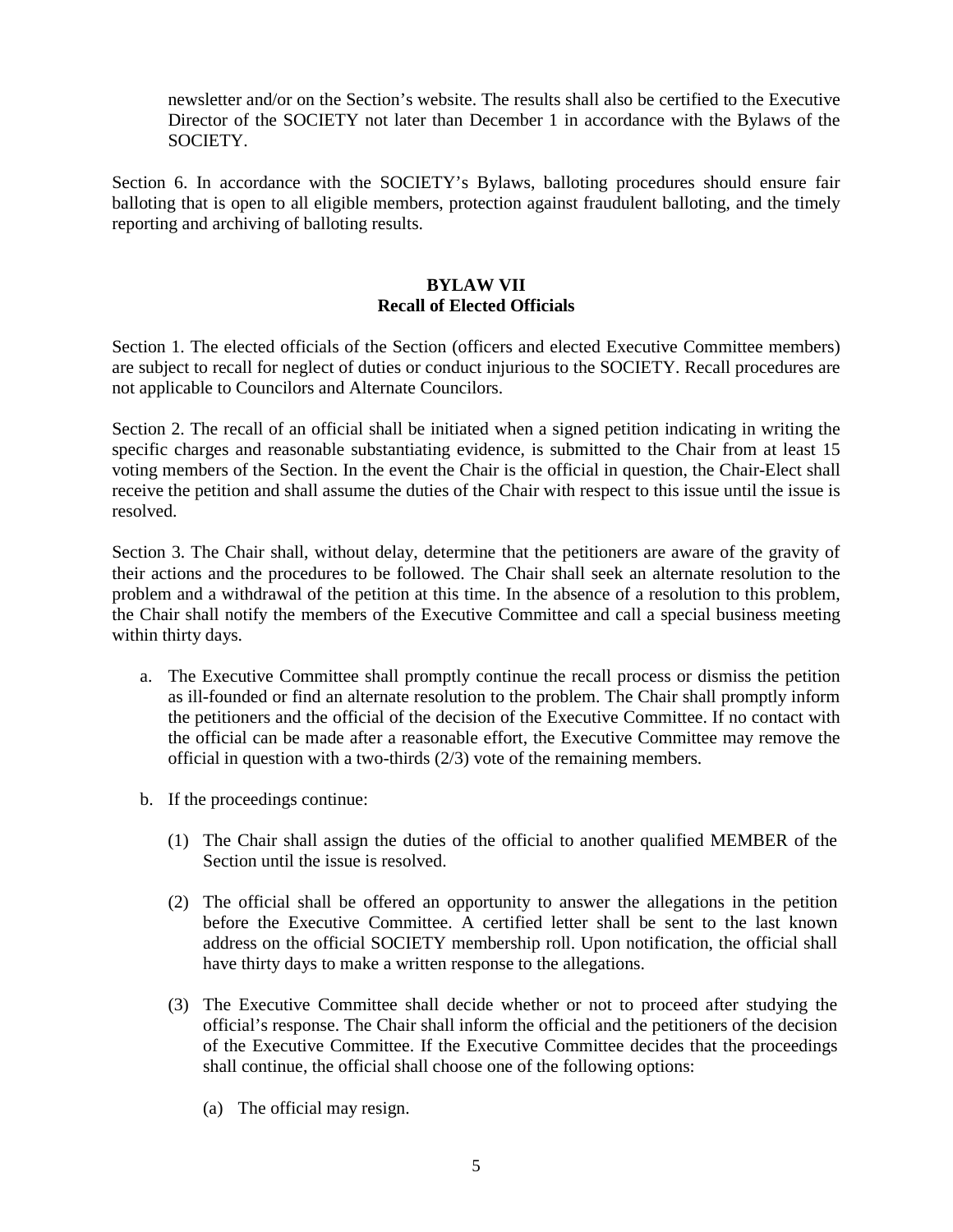- (b) The official may request a recall vote. Section members shall be informed, through brief written statements prepared by the Executive Committee and the official, of the issues involved with the recall vote. Both statements shall be distributed to the members before the vote conducted by ballot. A paper ballot will be mailed to any member who requests it. At least two-thirds (2/3) of votes cast shall be required for the official to be removed from office. The membership shall be informed of the results of the recall vote.
- (c) The official may request a hearing and a recall vote by the remaining members of the Executive Committee. A two-thirds  $(2/3)$  vote of the remaining members of the Executive Committee shall be required to recall the official.
- (d) The official may choose not to respond and thus forfeit the position.

Section 4. The vacancy provisions of these bylaws shall be used to fill a vacancy caused by a recall process. The Executive Director of the SOCIETY shall be informed of the recall and the filling of the vacancy.

### **BYLAW VIII Committees and Archivist**

Section 1. The Executive Committee shall establish committees as necessary for the proper operation of the Section.

Section 2. The standing committees shall be as follows: Auditing; Awards; Career Services; Education/Outreach; Program/Long-Range Planning; Membership; Nominating; and Public Relations/Website.

- a. The Auditing Committee annually shall examine the books, vouchers and reports of the Treasurer and present its report at the next regular or Executive Committee meeting. The committee shall consist of two or more members who have no authority to disperse funds.
- b. The Awards Committee shall obtain information on awards of a professional or educational nature related to chemistry, assist in the identification of candidates within the Section who might qualify and assist in the application for such awards.
- c. The Career Services Committee shall endeavor to organize at least one career-related activity each year, preferably in conjunction with the appropriate committee of the SOCIETY.
- d. The Education/Outreach Committee shall work with educational and/or community institutions to promote special programs for safety, continuing education, and other programs that promote the mission of the Section.
- e. The Program/Long-Range Planning Committee shall coordinate upcoming meetings and activities for the current year as well as determine future needs and issues of the Section, to set objectives, and to plan for desirable changes by the Section. The Chair-Elect shall serve as the ex-officio Chair of the committee.
- f. The Membership Committee shall endeavor to increase meeting attendance and the SOCIETY's membership within the Section's territory.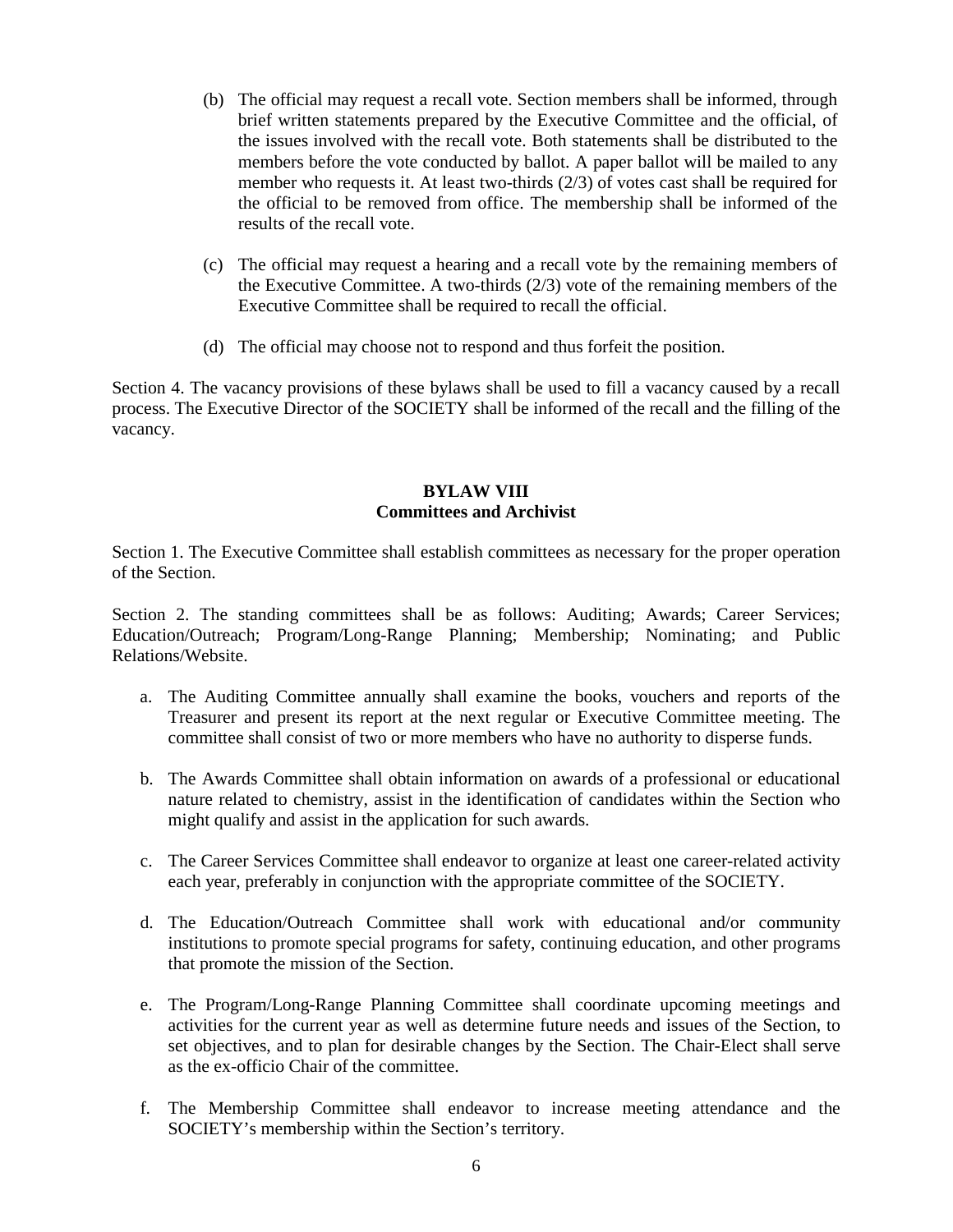- g. The Nominating Committee shall consist of at least two members, as appointed by the Chair. The persons on the Nominating Committee shall not be candidates on the upcoming ballot.
- h. The Public Relations/Website Committee shall prepare news stories, including advance notices, reports of meetings, and/or other news of general information, and furnish these to the local media, and to the regional and national publications of the SOCIETY. This information will also be made available in a timely fashion on the Section's Website and/or social media page(s).

Section 3. An Archivist shall be appointed by the Chair. The Archivist shall be responsible for maintaining the historical records of the Section.

# **BYLAW IX Meetings**

Section 1. The Section shall hold regular meetings at places and times designated by the Executive Committee. The Executive Committee shall designate one of the regular meetings of the Section as the annual meeting.

Section 2. The Section may have special business meetings upon the written request of a majority of the Executive Committee or upon the written request of 35 members of the Section. Such request shall be received by the Secretary at least ten days before the date requested for the meeting and shall state the exact nature of the business intended to be transacted. No other business shall transpire at such meetings. Special meetings of the Section may be held by means of electronic communications technology that permits those in attendance to read or hear the proceedings substantially concurrently with their occurrence, to vote on matters submitted, to pose questions, and to make comments.

Section 3. Due notice of all meetings shall be sent to each member and affiliate of the Section. A quorum for the transaction of business at a Section meeting shall consist of 10 members of the Section. No business shall be conducted in the absence of a quorum.

Section 4. The Executive Committee shall set the order of business for regular meetings of the Section. The order of business may be suspended by a majority vote of the members present at any regular meeting.

Section 5. The most recent edition of *Robert's Rules of Order Newly Revised* shall be the parliamentary authority for all matters not covered in these bylaws or in the SOCIETY's documents.

#### **BYLAW X Finances**

Section 1.

a. Members of the Section may be assessed voluntary Local Section dues in an amount set by the Executive Committee. The Executive Committee shall have the option to waive or discount dues for STUDENT MEMBERS and for others as provided in the SOCIETY's Bylaws for waived or discounted dues.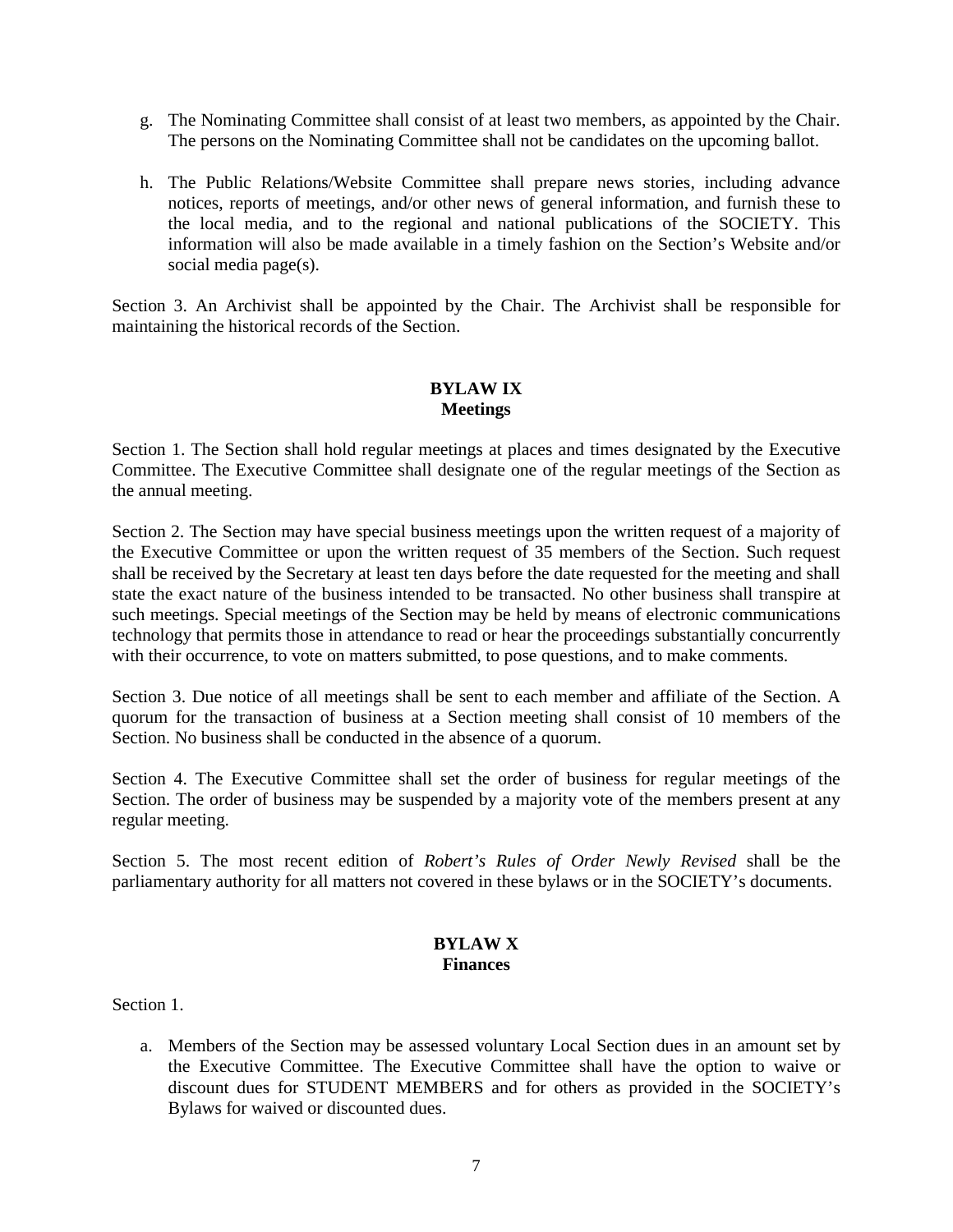- b. Society Affiliates may be assessed annual dues in an amount set by the Executive **Committee**
- c. The annual dues of Local Section Affiliates shall be determined by the Executive Committee in accordance with the Constitution and Bylaws of the SOCIETY, and as mentioned elsewhere in these bylaws.

Section 2. The Section may raise or collect funds to be expended for local purposes, and may have the entire management and control of such funds insofar as such management and control shall not conflict with any provision of these bylaws or with the Constitution or Bylaws of the SOCIETY.

Section 3. The Section may receive donations or bequests made to it, and may expend or invest the same on behalf of the Section. Such expenditures or investments shall be made by the Treasurer of the Section upon authorization by the Executive Committee.

Section 4. An annual audit shall be conducted by two or more disinterested members, appointed by an officer with no authority to disburse funds. The audit report shall be submitted to the Executive Committee by January 31.

#### **BYLAW XI Amendments**

Section 1. A petition to amend the bylaws may be initiated by the Executive Committee, or by petition signed by at least 15 members of the Section. If the proposed amendment is approved by the Executive Committee, it shall be submitted to the SOCIETY's Committee on Constitution and Bylaws for review. After any required changes are incorporated, and any recommended changes reviewed and accepted or rejected by the Executive Committee or a majority of the petitioners, the Secretary shall, as soon as practical, distribute the amendment(s) to each member of the Section with either notice of the next meeting or notice of a ballot on the amendment.

Section 2. If a proposed amendment is not approved by a majority of the Executive Committee, and if the petition is signed by at least 15 members of the Section, it shall be submitted to the SOCIETY's Committee on Constitution and Bylaws for review before being distributed to the members of the Section. After any required changes are incorporated, and any recommended changes reviewed and accepted or rejected by a majority of the petitioners, the Secretary shall, as soon as practical, distribute the amendment(s) to each member of the Section with either notice of the next meeting or notice of a ballot on the amendment.

Section 3. At least two-thirds (2/3) of votes cast shall be required to approve the amendment.

Section 4. The Secretary shall distribute the outcome of the vote regarding the amendment(s) to the Section members and within one month shall meet all requirements for submitting the results to the Committee on Constitution and Bylaws.

Section 5. Amendments to these bylaws, after adoption by the Section, shall become effective upon approval by the Committee on Constitution and Bylaws, acting for the Council of the SOCIETY, unless a later date is specified.

Section 3. At least two-thirds  $(2/3)$  of votes cast shall be required to approve the amendment(s).